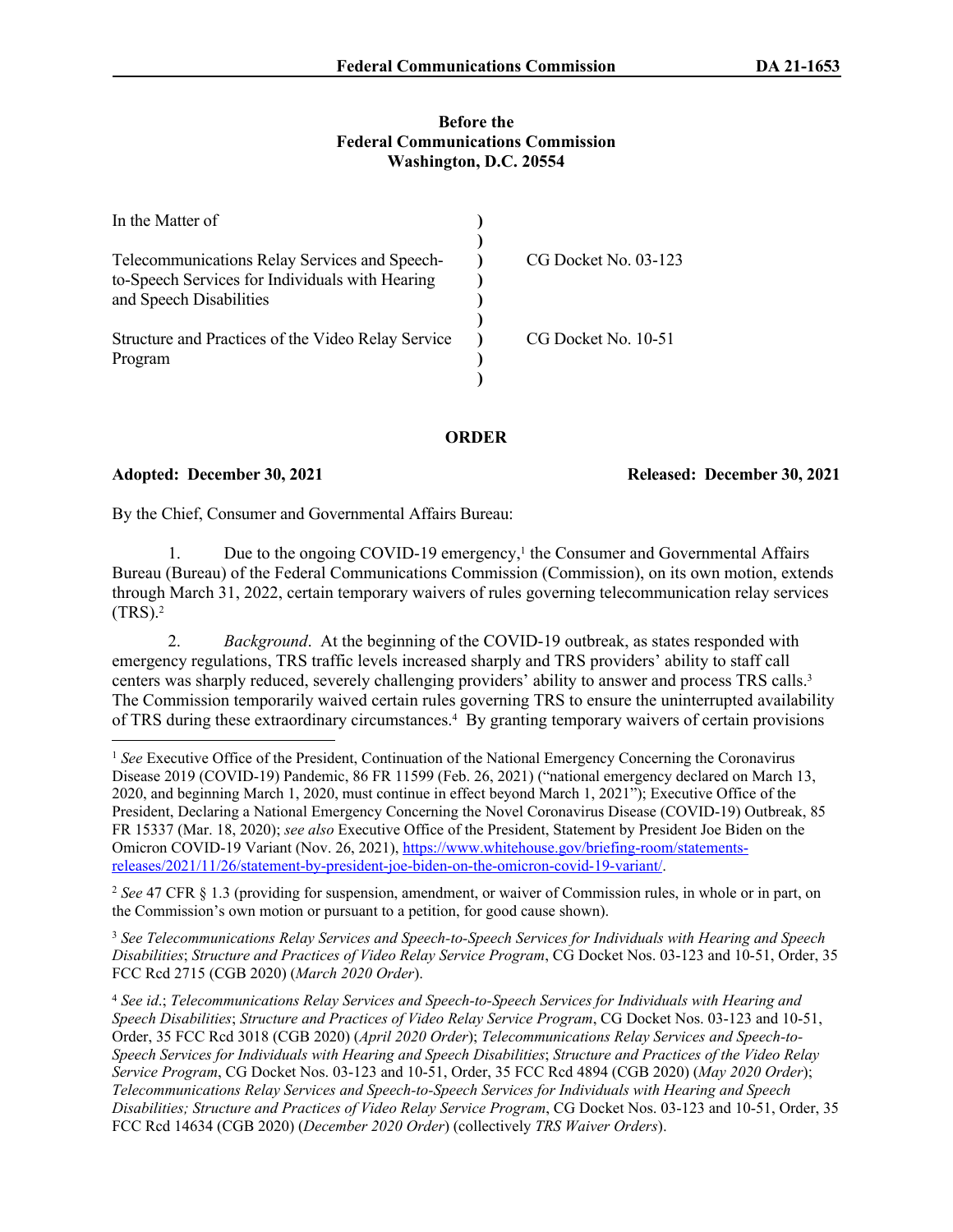of the Commission's rules on speed of answer, video relay service (VRS) at-home call handling, VRS call-center status notifications, international VRS calling, VRS subcontracting, emergency call handling, and early termination of calls, the Bureau allowed TRS providers greater flexibility to provide service during this difficult period.<sup>5</sup> These emergency waivers have been extended on several occasions, and the most recent extensions expire December 31, 2021.<sup>6</sup> The Commission has directed the Bureau to monitor the situation and consider, if necessary, additional extension of these waivers.<sup>7</sup>

3. Waiver Standard. A Commission rule may be waived for good cause shown.<sup>8</sup> In particular, waiver of a rule is appropriate where the particular facts make strict enforcement of a rule inconsistent with the public interest.<sup>9</sup> In addition, we may take into account considerations of hardship, equity, or more effective implementation of overall policy on an individual basis.10 Waiver of a rule is appropriate if special circumstances warrant a deviation from the general rule and such deviation will serve the public interest and will not undermine the policy underlying the rule.<sup>11</sup>

4. Although many state-imposed restrictions, including social distancing measures, mask mandates, and mandatory quarantines, have been loosened or lifted,12 uncertainty continues regarding the current trend of the disease, due to a surge in cases with the Omicron variant<sup>13</sup> and a lag in vaccination

<sup>7</sup> *October 2020 Commission Order*, 35 FCC Rcd at 10893-94, para. 56.

8 47 CFR § 1.3 (providing for suspension, amendment, or waiver of Commission rules, in whole or in part, for good cause shown).

<sup>9</sup> *Northeast Cellular Tel. Co. v. FCC*, 897 F.2d 1164, 1166 (D.C. Cir. 1990).

<sup>10</sup> *WAIT Radio v. FCC*, 418 F.2d 1153, 1159 (D.C. Cir. 1969), *cert. denied*, 409 U.S. 1027 (1972); *Northeast Cellular*, 897 F.2d at 1166.

<sup>11</sup> *Northeast Cellular*, 897 F.2d at 1166; *NetworkIP, LLC v. FCC*, 548 F.3d 116, 127-128 (D.C. Cir. 2008).

<sup>12</sup> *See, e.g.*, Muriel Bowser, Mayor, District of Columbia, "Mayor Bowser to Lift Indoor Mask Mandate on Monday, November 22," News Release (Nov. 16, 2021), [https://mayor.dc.gov/release/mayor-bowser-lift-indoor-mask](https://mayor.dc.gov/release/mayor-bowser-lift-indoor-mask-mandate-monday-november-22)[mandate-monday-november-22](https://mayor.dc.gov/release/mayor-bowser-lift-indoor-mask-mandate-monday-november-22); Alison Durkee, "Some Mask Mandates Lifted where COVID-19 Cases are Falling," Forbes (Oct. 20, 2021), [https://www.forbes.com/sites/alisondurkee/2021/10/20/some-mask-mandates-lifted-where](https://www.forbes.com/sites/alisondurkee/2021/10/20/some-mask-mandates-lifted-where-covid-19-cases-are-falling/?sh=7bc36b62395f)[covid-19-cases-are-falling/?sh=7bc36b62395f](https://www.forbes.com/sites/alisondurkee/2021/10/20/some-mask-mandates-lifted-where-covid-19-cases-are-falling/?sh=7bc36b62395f).

<sup>13</sup> *See* Centers for Disease Control, "CDC Statement on B.1.1.529 (Omicron variant)" (Nov. 26, 2021), <https://www.cdc.gov/media/releases/2021/s1126-B11-529-omicron.html>; Scott Nueman, "The World Health

(continued….)

<sup>5</sup> *See March 2020 Order*, 35 FCC Rcd at 2715-16, para. 2; *April 2020 Order*, 35 FCC Rcd at 3018, para. 2; *May 2020 Order*, 35 FCC Rcd at 4894-95, paras. 2-3.

<sup>6</sup>  *See May 2020 Order,* 35 FCC Rcd 4894 (extending waivers through June 30, 2020); *Telecommunications Relay Services and Speech-to-Speech Services for Individuals with Hearing and Speech Disabilities*; *Structure and Practices of Video Relay Service Program*, CG Docket Nos. 03-123 and 10-51, Order, 35 FCC Rcd 6432 (CGB 2020) (extending waivers through August 31, 2020); *Telecommunications Relay Services and Speech-to-Speech Services for Individuals with Hearing and Speech Disabilities; Structure and Practices of Video Relay Service Program*, CG Docket Nos. 03-123 and 10-51, Order, 35 FCC Rcd 9783 (CGB 2020) (extending waivers through November 30, 2020); *Misuse of Internet Protocol (IP) Captioned Telephone Service; Telecommunications Relay Services for Individuals with Hearing and Speech Disabilities; Structure and Practices of the Video Relay Service Program,* CG Docket Nos. 13-24, 03-123, and 10-51, Report and Order, Order on Reconsideration, and Further Notice of Proposed Rulemaking, 35 FCC Rcd 10866, 10892-93, para. 54 (2020) (*October 2020 Commission Order*) (extending waivers through February 28, 2021); *Telecommunications Relay Services and Speech-to-Speech Services for Individuals with Hearing and Speech Disabilities; Structure and Practices of Video Relay Service Program*, CG Docket Nos. 03-123 and 10-51, Order, 36 FCC Rcd 4264 (CGB 2021) (*February 2021 Order*) (extending waivers through August 31, 2021); *Telecommunications Relay Services and Speech to Speech Services for Individuals with Hearing and Speech Disabilities; Structure and Practices of the Video Relay Service Program*, CG Docket Nos. 03- 123 and 10-51, Order, DA 21-1064 (CGB 2021) (*August 2021 Order*) (extending waivers through December 31, 2021).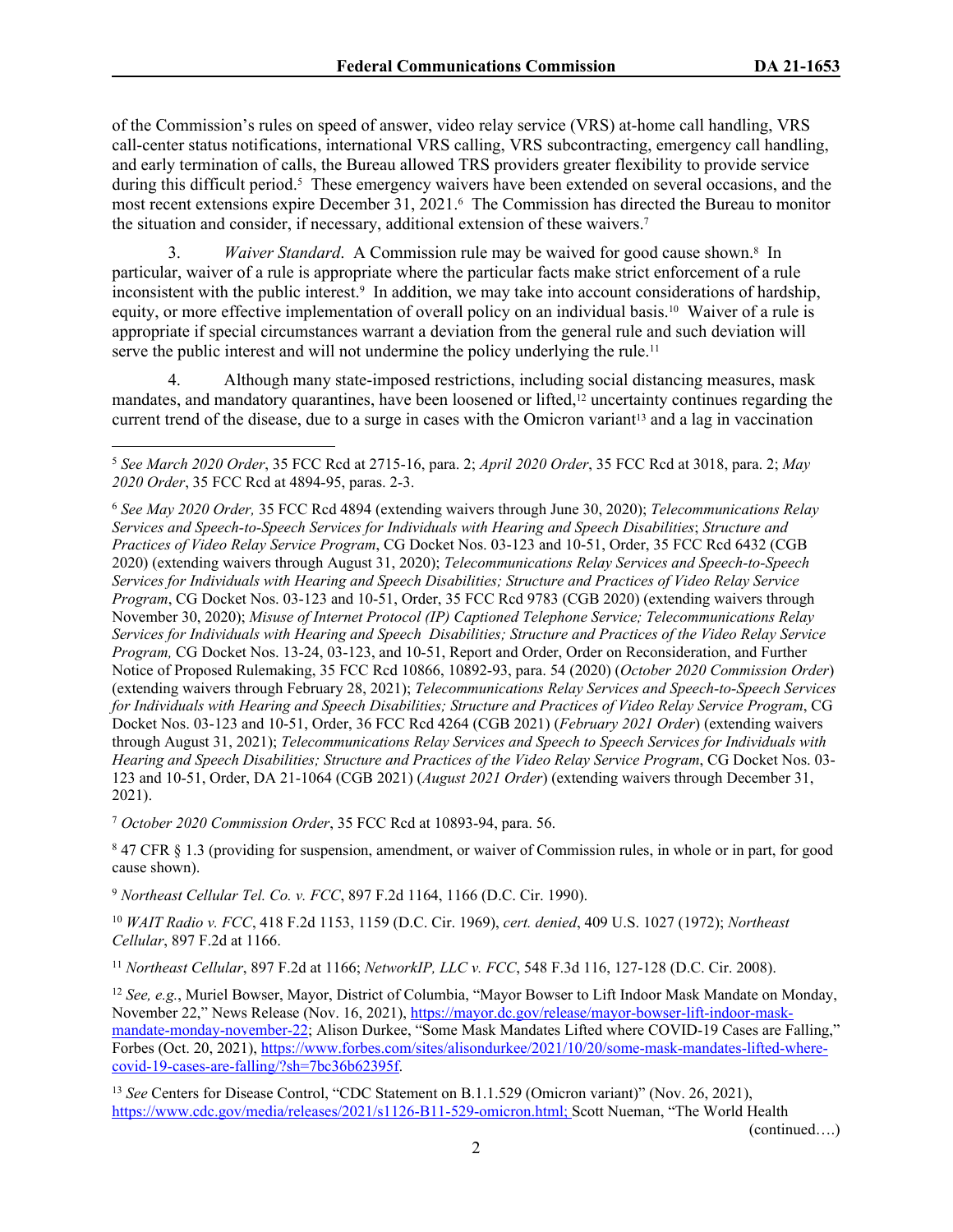rates.14 Indeed, the Centers for Disease Control (CDC) has recommended that individuals, including those who are fully vaccinated, wear masks indoors in those areas with substantial or high community transmission.15 In some jurisdictions, restrictions are continuing to be imposed or are being reinstated.<sup>16</sup> Therefore, many issues remain unsettled regarding the safe operation of schools, businesses, and other facilities, with associated potential to affect both the availability of communications assistants (CAs) and TRS traffic levels.17 As a consequence, TRS providers report, they continue to face challenges and uncertainties in their ability to staff their operations and meet call demand.18 In addition, international travel restrictions, of varying durations, continue to be applied by various nations, and their likely future application cannot be confidently predicted.<sup>19</sup>

(Continued from previous page)

Organization Warns of Very High Risk Posed by the Omicron Variant," National Public Radio (Nov. 29, 2021), [https://www.npr.org/sections/coronavirus-live-updates/2021/11/29/1059723751/omicron-variant-latest-high-risk](https://www.npr.org/sections/coronavirus-live-updates/2021/11/29/1059723751/omicron-variant-latest-high-risk-world-health-organization)[world-health-organization](https://www.npr.org/sections/coronavirus-live-updates/2021/11/29/1059723751/omicron-variant-latest-high-risk-world-health-organization); Bryan Pietsch, et al., "Biden says Omicron Variant is concerning but 'not a cause for panic'; CDC urges all adults to get boosters," The Washington Post (Nov. 29, 2021), [https://www.washingtonpost.](https://www.washingtonpost.com/nation/2021/11/29/covid-omicron-variant-live-updates/) [com/nation/2021/11/29/covid-omicron-variant-live-updates/](https://www.washingtonpost.com/nation/2021/11/29/covid-omicron-variant-live-updates/).

<sup>14</sup> *See, e.g.*, Alyssa Lukpat, "The U.S. Is Falling to the Lowest Vaccination Rates of the World's Wealthiest Democracies," The New York Times (updated Oct. 28, 2021), [https://www.nytimes.com/2021/09/11/world/asia/us](https://www.nytimes.com/2021/09/11/world/asia/us-vaccination-rate-low.html)[vaccination-rate-low.html;](https://www.nytimes.com/2021/09/11/world/asia/us-vaccination-rate-low.html) Sara Berg, "How Lagging Vaccination Rates have Fueled Boom in COVID-19 Cases," American Medical Association (Aug. 27, 2021), [https://www.ama-assn.org/delivering-care/public-health/how](https://www.ama-assn.org/delivering-care/public-health/how-lagging-vaccination-rates-have-fueled-boom-covid-19-cases)[lagging-vaccination-rates-have-fueled-boom-covid-19-cases.](https://www.ama-assn.org/delivering-care/public-health/how-lagging-vaccination-rates-have-fueled-boom-covid-19-cases)

<sup>15</sup> *See* Centers for Disease Control, "Interim Public Health Recommendations for Fully-Vaccinated People" (updated Nov. 19, 2021), [https://www.cdc.gov/coronavirus/2019-ncov/vaccines/fully-vaccinated-guidance.html;](https://www.cdc.gov/coronavirus/2019-ncov/vaccines/fully-vaccinated-guidance.html) *see also*  Julia Marsh, et al., "Mayor de Blasio Reinstates Mask Advisory as NYC Braces for Omicron," The New York Post (Nov. 29, 2021), [https://nypost.com/2021/11/29/de-blasio-reinstates-mask-advisory-as-nyc-braces-for-omicron/.](https://nypost.com/2021/11/29/de-blasio-reinstates-mask-advisory-as-nyc-braces-for-omicron/)

<sup>16</sup> *See, e.g.,* Kaia Hubbard, "These States have COVID-19 Mask Mandates," U.S. News (Oct. 27, 2021), <https://www.usnews.com/news/best-states/articles/these-are-the-states-with-mask-mandates>.

<sup>17</sup> *See, e.g.*, Emma Goldbert, "The End of a Return-to-Office Date: More and more companies are saying: We'll get back to you," The New York Times (Dec. 11, 2021), [https://www.nytimes.com/2021/12/11/business/return-to](https://www.nytimes.com/2021/12/11/business/return-to-office-2022.html)[office-2022.html](https://www.nytimes.com/2021/12/11/business/return-to-office-2022.html); Meghan McCarty Carino, "More Workers are Returning to Offices, but Downtown? Not so much," Marketplace (Nov. 16, 2021), [https://www.marketplace.org/2021/11/16/more-workers-are-returning-to](https://www.marketplace.org/2021/11/16/more-workers-are-returning-to-offices-but-downtown-not-so-much/)[offices-but-downtown-not-so-much/.](https://www.marketplace.org/2021/11/16/more-workers-are-returning-to-offices-but-downtown-not-so-much/)

<sup>18</sup> Letter from Andrew O. Isar, Consultant to ASL Services Holdings, LLC dba GlobalVRS, to Marlene H. Dortch, Secretary, FCC, CG Docket Nos. 03-123 and 10-51, at 1-2 (filed Nov. 12, 2021) (explaining that "there remains a reticence for interpreters to return to call centers, primarily due to concerns over the potential for COVID-19 exposure"); Letter from Gregory Hlibok, ZP Better Together, LLC, to Marlene H. Dortch, Secretary, FCC, CG Docket Nos. 03-123 and 10-51, at 1-3 (filed Nov. 18, 2021) (stating that CAs are concerned with the health risks associated with returning to call centers "[a]lthough cases of COVID $\Box$ 19 have been slowing in many areas of the country, it remains unclear whether that will remain the case as the weather turns colder in the winter months"); Letter from Amanda Montgomery, Convo Communications, LLC, to Marlene H. Dortch, Secretary, FCC, CG Docket Nos. 03-123 and 10-51, at 2-3 (filed Nov. 18, 2021) ("VRS providers continue to have significant difficulty finding, training, and retaining new employees, and this challenge is much greater for VRS providers than other employers due to the specialized skills required of CAs," and has been compounded by COVID-19); Letter from David A. O'Connor, Counsel for Hamilton Relay, Inc., to Marlene H. Dortch, Secretary, FCC, CG Docket Nos. 13- 24 and 03-123, at 1-2 (filed Nov. 30, 2021) (Hamilton Nov. 30 Letter) (stating that there has been a "25% increase in nationwide case numbers over the two weeks prior to Thanksgiving"); Letter from Scott R. Freiermuth, T-Mobile USA, Inc., on behalf of Sprint Communications Company L.P. (T-Mobile), to Marlene H. Dortch, Secretary, FCC, at 2 (filed Dec. 1, 2021) (T-Mobile Dec. 1 Letter) (urging the Commission to extend speed-of-answer waiver due to the uncertainty associated with call center closures and increased call volumes and pointing out that T-Mobile has had to temporarily close two call centers since mid-November).

<sup>19</sup> *See, e.g., Centers for Disease Control, "Travel Assessment: Find out if you can board a flight to the United States"* (updated Dec. 2, 2021), [https://www.cdc.gov/coronavirus/2019-ncov/travelers/international-travel/travel-](https://www.cdc.gov/coronavirus/2019-ncov/travelers/international-travel/travel-assessment/index.html)

(continued….)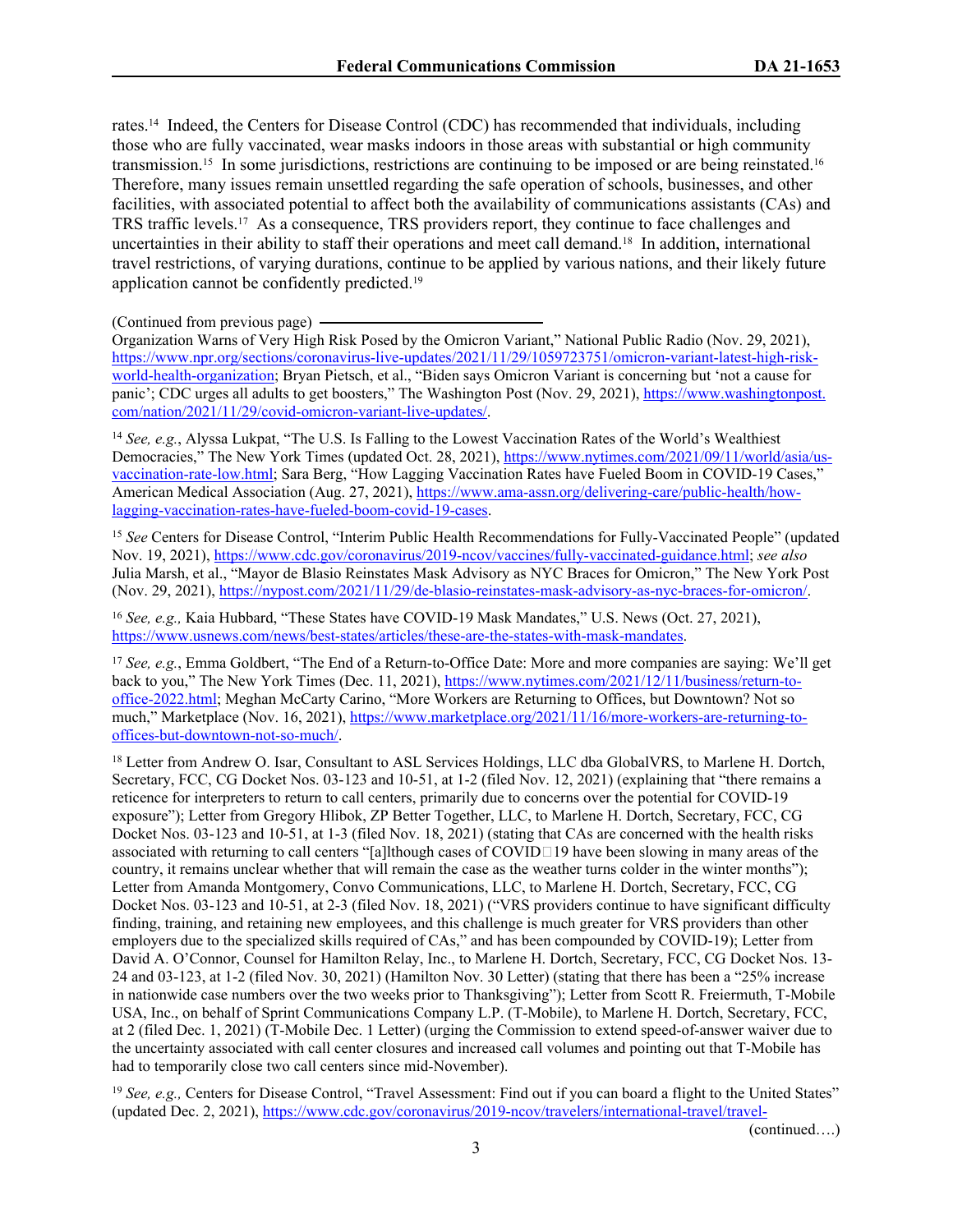5. Recent assessments by experts and government agencies of the foregoing COVID-related developments indicate that their effects are likely to remain uncertain for some period of time.<sup>20</sup> Further, the Bureau is not aware of any significant increase in consumer complaints regarding TRS as a result of the emergency waivers, and the TRS Fund administrator has not reported evidence of an increase in waste, fraud, or abuse due to these waivers.

6. Accordingly, to ensure that robust, reliable TRS remains available to persons who are deaf, hard of hearing, deafblind, or have speech disabilities, we find good cause to extend all previously granted COVID-19 waivers for three months, with one exception, as discussed in the next paragraph. Given the uncertainties described above, a further three-month extension will allow providers a reasonable window of certainty for planning purposes. The Bureau will continue to monitor the situation and, in the event that the circumstances described in this Order appear likely to persist or evolve beyond the extended waiver period, will consider, if necessary, additional extensions.<sup>21</sup>

7. *Early Termination of TRS Calls*. For Hamilton only, we extend for three months, with modification, a partial waiver of the prohibition on early termination of TRS calls.<sup>22</sup> These waivers, originally granted to Hamilton and T-Mobile, allow interruption of a TRS call in "exigent" circumstances, when such interruption is the only feasible means of replacing the CA handling the call.<sup>23</sup> According to the providers' most recent reports, the technical limitations of their TRS platforms (which necessitated this waiver due to social distancing requirements precluding a substituting CA from using the equipment originally used to process the call) have been almost completely resolved.24 T-Mobile reports that it no longer needs this waiver for any service,<sup>25</sup> and Hamilton requests a waiver only for web and wireless forms of Internet Protocol Captioned Telephone Service (IP CTS), to allow additional time to complete a modification of its platforms for those services.<sup>26</sup> Therefore, we extend this waiver for three months, through March 31, 2022, for Hamilton's web and wireless IP CTS only, and allow it to expire December 31, 2021, for all other previously covered services. As a condition of this waiver, we require Hamilton to submit to the Bureau, no later than February 28, 2022, a report detailing its progress in completing the technical improvements needed to fully comply with the prohibition of early termination of calls.

(Continued from previous page)

<sup>21</sup> *See October 2020 Commission Order*, 35 FCC Rcd at 10893-94, para. 56.

<sup>22</sup> *See December 2020 Order*, 35 FCC Rcd at 14636-38, para. 6 (partially waiving 47 CFR § 64.604(a)(3)(i)).

<sup>23</sup> *Id*.

<sup>25</sup> *See* T-Mobile Dec. 1 Letter at 2.

[assessment/index.html](https://www.cdc.gov/coronavirus/2019-ncov/travelers/international-travel/travel-assessment/index.html); Kayak, "International Travel Restrictions by Country" (updated Dec. 15, 2021), [https://www.kayak.com/travel-restrictions;](https://www.kayak.com/travel-restrictions) CBC, "Ottawa to Toughen International Travel Restrictions as Omicron Concerns Escalate" (Dec. 14, 2021),<https://www.cbc.ca/news/politics/canada-travel-restrictions-1.6285823>.

<sup>20</sup> *See, e.g.*, Meg Tirrell, "CDC Director Says the Covid Pandemic's End Date Depends on Human Behavior," CNBC (Oct. 8, 2021), [https://www.cnbc.com/2021/10/08/cdc-director-says-when-the-covid-pandemic-ends](https://www.cnbc.com/2021/10/08/cdc-director-says-when-the-covid-pandemic-ends-depends-on-human-behavior.html)[depends-on-human-behavior.html;](https://www.cnbc.com/2021/10/08/cdc-director-says-when-the-covid-pandemic-ends-depends-on-human-behavior.html) George Citroner, "Will the Pandemic Really End Next Year? What Experts Think," Healthline: Health News (Sept. 30, 2021), [https://www.healthline.com/health-news/will-the-pandemic](https://www.healthline.com/health-news/will-the-pandemic-really-end-next-year-what-experts-think)[really-end-next-year-what-experts-think](https://www.healthline.com/health-news/will-the-pandemic-really-end-next-year-what-experts-think).

<sup>&</sup>lt;sup>24</sup> As a condition of these waivers and their subsequent extensions, Hamilton and T-Mobile were required to report on their progress in developing technical solutions to enable mid-call replacement of a CA without service interruption. *Id.* at 14638, para. 7; *February 2021 Order*, 36 FCC Rcd at 4267, para. 4; *August 2021 Order*, para. 6.

<sup>26</sup> Hamilton Nov. 30 Letter at 3; *see also* Hamilton, Report, CG Docket Nos. 03-123 and 10-51 (filed Nov. 30, 2021), [https://ecfsapi.fcc.gov/file/1130439211031/Hamilton%20Report%20on%20call%20takeover%20procedures](https://ecfsapi.fcc.gov/file/1130439211031/Hamilton%20Report%20on%20call%20takeover%20procedures%20November%202021.pdf) [%20November%202021.pdf.](https://ecfsapi.fcc.gov/file/1130439211031/Hamilton%20Report%20on%20call%20takeover%20procedures%20November%202021.pdf)